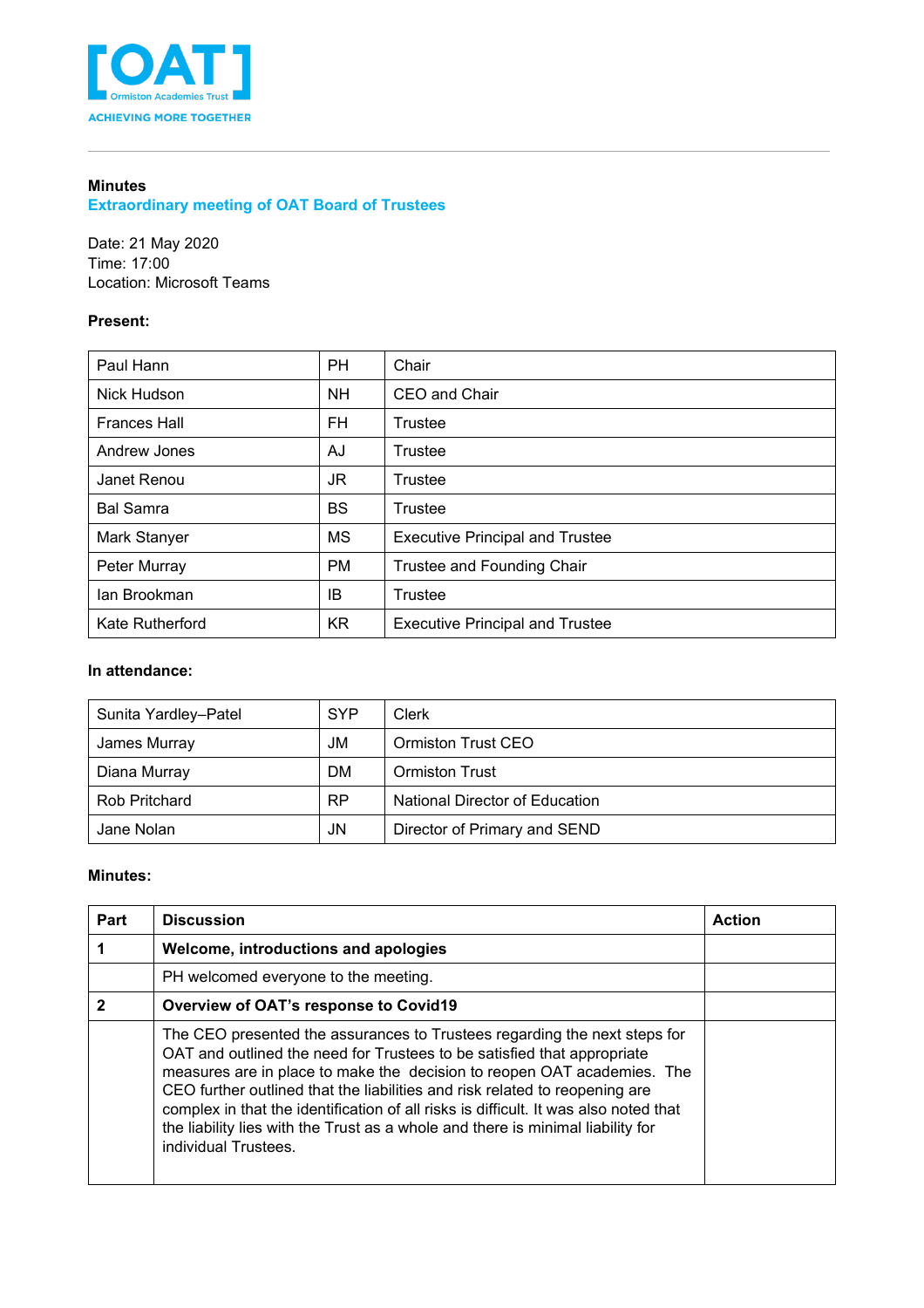The CEO confirmed that the current pandemic situation does not alter OAT's insurance cover and the eventualities covered by Zurich match those of the government's Risk Protection Arrangement (RPA) cover.

In response to a question from the Trustees, the CEO responded that the papers presented were grounded in government/DfE advice, however in some it has been supplemented with further guidance from the Health and Safety Executive.

The Trustees asked which areas had been enhanced in addition to government recommendations. NH responded that each academy plan is bespoke based on the circumstances of the school site, staff, capacity etc. and, therefore, there have been situations where the plans are more cautious than government recommendations.

NH outlined the timelines for academies to return in terms of year groups. NH further outlined the national context and what Local Authorities (LAs) and other large Trusts are doing in terms of plans to return to school. Trustees asked why some schools and LAs were not planning to reopen. NH responded that there were a number of factors: some organisations have planned a longer timeline for return to school, others are not assured by government recommendations and some do not have staff to facilitate reopening.

RP outlined the risk assessment processes that academies have completed in preparation for reopening, including office working and accepting deliveries etc. There have been weekly meetings since the lockdown began and these sessions have recently been used to share processes, concerns and solutions for the risk assessment process and reopening. RP added that the risk assessment documents are live and will be adapted and reviewed when necessary.

RP advised that the DfE guidance on secondary reopening has not been released and so plans are currently based on the information available. That information has been shared and developed with Principals and the risk assessment documents have then been submitted to Head Office where they have been reviewed by Regional Directors and the Health and Safety Officer. Queries and concerns have then been sent back to academies and final sign-off will be completed next week.

The Trustees asked to what extent Principals have involved staff in the development of risk assessments and whether the trade unions were content with the risk assessments. RP responded that Principals have had discussions with both staff and trade unions in the development of risk assessments. Currently trade unions have not yet responded at either local or national level.

The Trustees asked how ongoing governance and oversight has been arranged for the risk assessment and reopening process. RP responded that currently government guidance is being followed for the level of governance and oversight. Trustees asked what the longer-term plans were for reopening and how changes in guidance will be managed by Head Office. NH responded that specialists in specific areas will continue to develop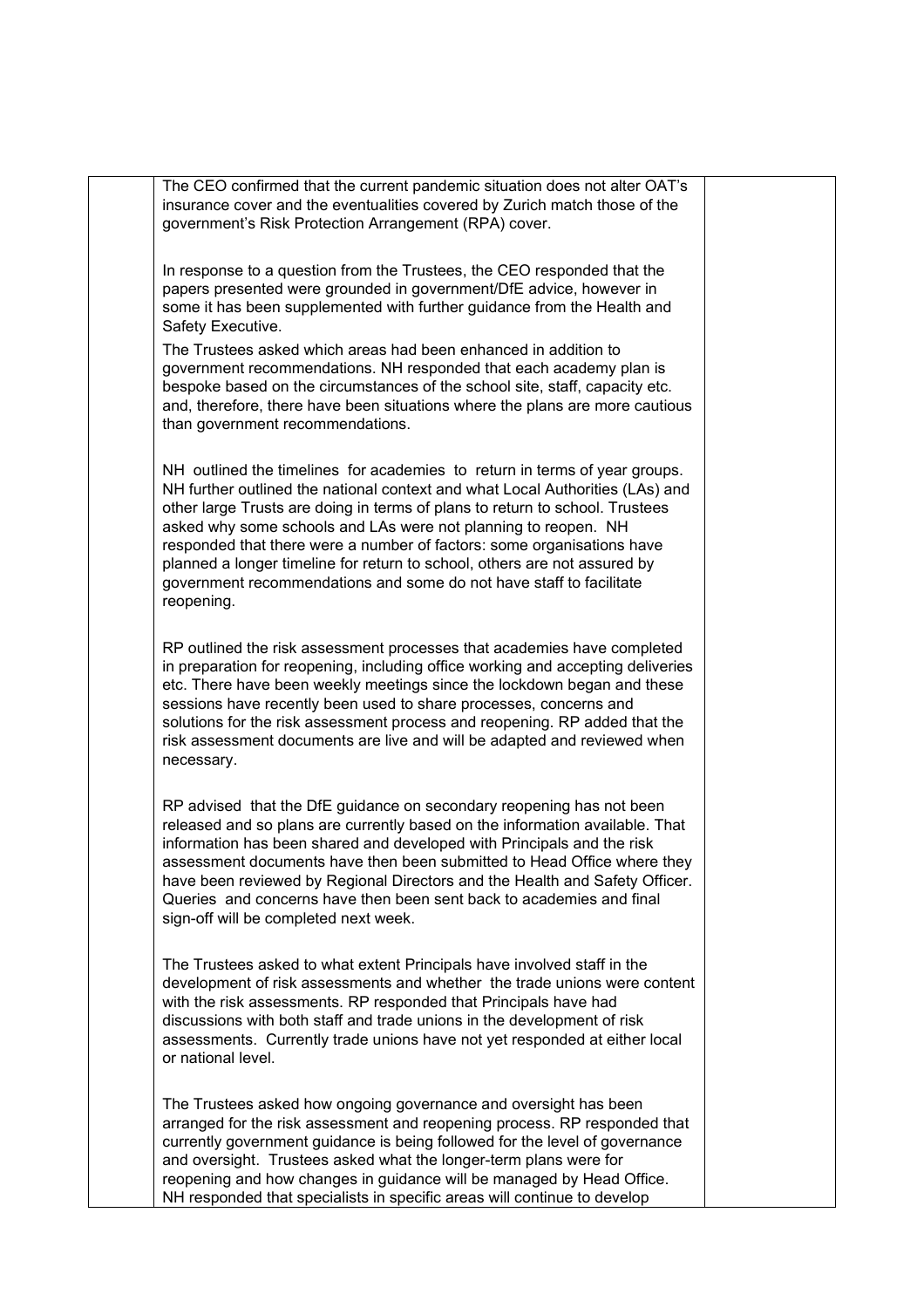processes, policies and advice for schools depending on the recommendations issued by the government and this will be overseen by the Executive Team.

There was a discussion about the potential need for extra resource to keep up with continually changing recommendations and associated risk assessment in addition to providing continued to support schools as normal. It was agreed that this would be discussed in more detail at the next FOR Committee where a paper would be presented with more detail around issues relating to risk and the staff roles currently operating in this area.

RP outlined that there have been specific addendums developed for key demographics including vulnerable students and SEND students and the HR team has produced an FAQ list for staff who may have questions about returning to work. All academies have been sent the checklist that was circulated by the DfE and have filled in the checklist accordingly

The Trustees asked what the assurances are for the implementation of plans and day-to-day working procedures. RP responded that although the plans have been quality assured, there is not currently the capability to physically go into each academy to quality assure the implementation of the processes. When the government allows this, processes will be developed to do so. JN added that the plans are likely to be self-sustaining due to the number of staff involved and the nature number of checks and balances that are integral to school systems. NH added that staff will be issued with clear guidance with regard to risk assessment and the revised expectations of staff are now embedded in the staff code of conduct.

The Trustees asked how prepared OAT is for reopening and what are confidence levels around risk mitigations. RP responded that the Trust is in a strong position; appropriate risk mitigation has been implemented wherever possible. Although the terminology refers to 'reopening', the numbers of students present will still be small and so, for some schools reopening will only mean a small increase in current capacity. There is an expectation currently that 50% of eligible students will attend. JN added that primary schools currently have high attendance and thus this is an expansion of numbers. The reopening plans will continue to change as the guidance is released.

JN further outlined considerations for reopening primaries, including:

- A provision for a maximum of 15 pupils in a group with one adult and the likeliness that not all these places will be filled
- Social-distancing measures for parents and carers
- Current indications suggest that the highest uptake will be for Year 6 pupils with a lower uptake for younger children
- There will be no mixing of children or staff in rotas
- The wide acceptance that it will not be possible for very young children to socially-distance
- Flowchart process which outlines what to do if a child is ill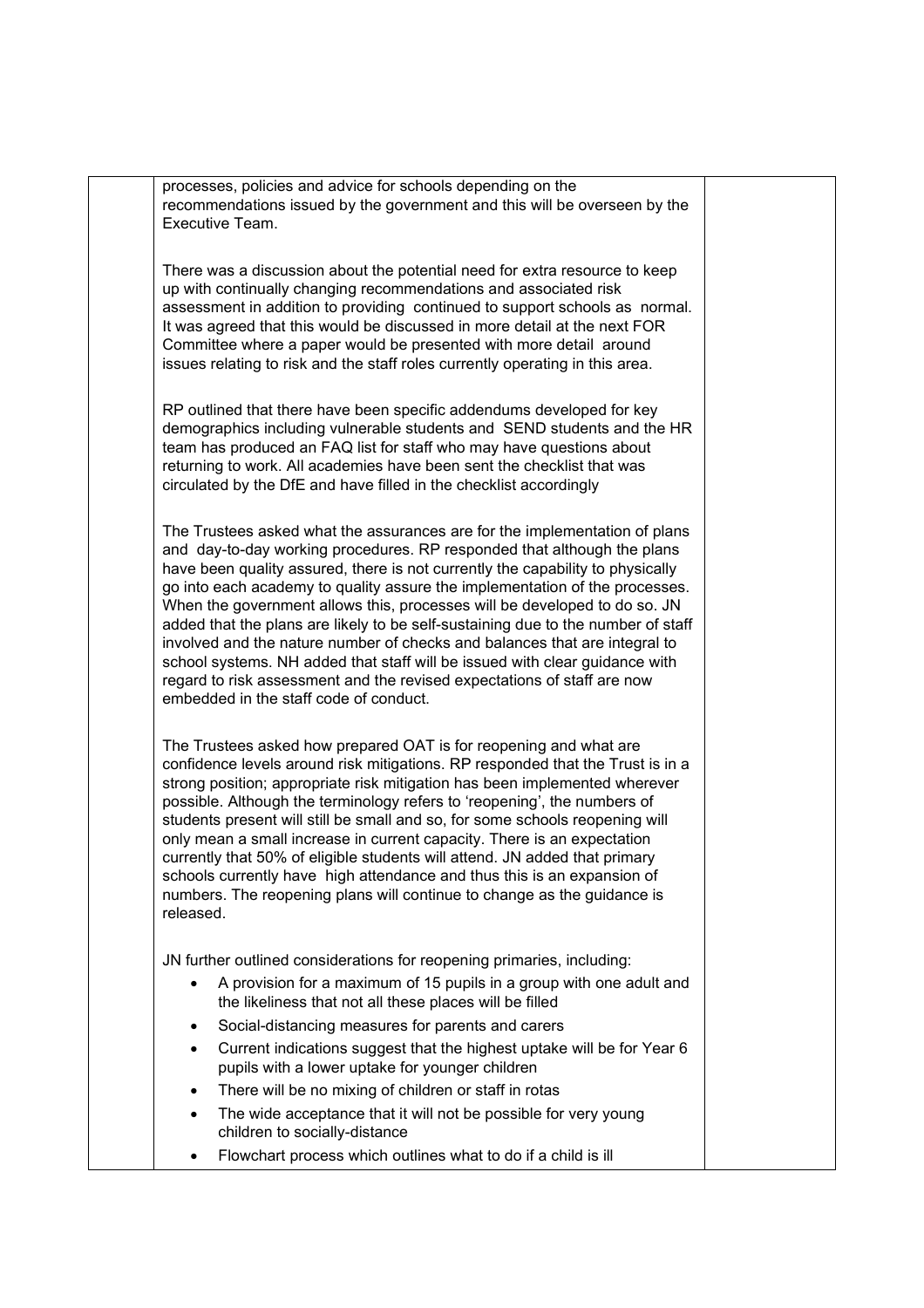| Masks will not be allowed in schools except for Thomas Wolsey<br>$\bullet$<br>Ormiston Academy which is a special school and therefore has very<br>bespoke plans and a specific risk assessment.                                                                                                                                                                                                                                                                                                                                                                             |  |
|------------------------------------------------------------------------------------------------------------------------------------------------------------------------------------------------------------------------------------------------------------------------------------------------------------------------------------------------------------------------------------------------------------------------------------------------------------------------------------------------------------------------------------------------------------------------------|--|
| Trustees asked how Year 6 will be supported in transition. JN responded that<br>there will be virtual tours of secondary schools for students to get used to the<br>environment and that the transfer of information will be the same.                                                                                                                                                                                                                                                                                                                                       |  |
| Trustees asked what the biggest areas of concern for reopening are. JN<br>responded that the unknown factors such as knowing how young children will<br>be able to meaningfully socially-distance. She remains positive but this is<br>currently unknown and difficult to predict.                                                                                                                                                                                                                                                                                           |  |
| Trustees asked how staff are feeling about coming back to work and whether<br>there are t sufficient members of staff returning to facilitate school opening.<br>JN responded that the student numbers were not guaranteed and currently<br>the numbers are predictions. Having spoken to principals, staff are content<br>with reopening plans and all plans made have been made on the basis that<br>there are enough staff members returning to work in schools. NH added that<br>the key aspect of ensuring stakeholders are content with reopening is<br>communication. |  |
| NH outlined the communication and engagement that has taken place with all<br>OAT staff, head office staff, other large MATs and LAs and praised the<br>collaborative working and shared intelligence. There was a discussion about<br>the plans for staff in particular categories, i.e. clinically vulnerable, extremely<br>clinically vulnerable etc. and plans for staff who are anxious about returning<br>to work and the need to work with those staff members to facilitate a return to<br>work.                                                                     |  |
| The principal trustees praised the work completed by the OAT Executive<br>Team noting that information has been cascaded quickly and staff fell that<br>well supported. Trustees asked, given the recent publicity around school<br>reopening and responses from trade unions, if PLMR is prepared for any<br>media attention that may occur. The CEO responded that PMLR is prepared.<br>The Trustees voiced support for the letter that was signed by MAT CEOs and<br>released to the press earlier this week.                                                             |  |
| There was a discussion about the next steps and planning phase depending<br>on government advice and student attendance following school reopening.                                                                                                                                                                                                                                                                                                                                                                                                                          |  |
| In line with sector-wide recommendations to approve plans for reopening<br>before the government confirms the final position on 28 May 2020, Trustees<br>agreed that appropriate risk assessments and planning, in line with DfE<br>guidance, have been undertaken to ensure that OAT schools are able to<br>open and operate safely.                                                                                                                                                                                                                                        |  |
| A final decision to open will be subject to confirmation of the relevant<br>Government criteria being met and that OAT will be able to comply with                                                                                                                                                                                                                                                                                                                                                                                                                           |  |